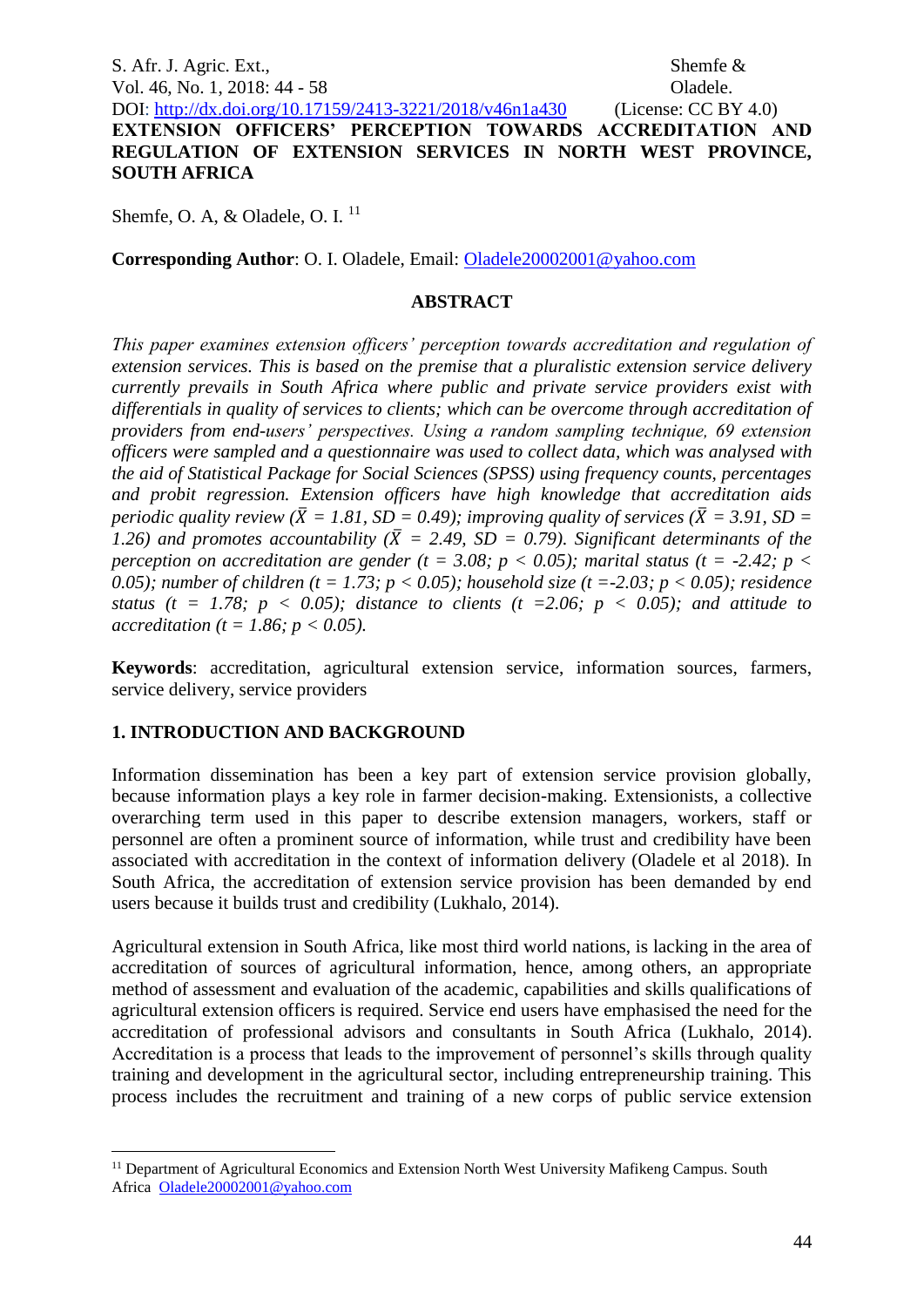S. Afr. J. Agric. Ext., Shemfe & Vol. 46, No. 1, 2018: 44 - 58 Oladele. DOI:<http://dx.doi.org/10.17159/2413-3221/2018/v46n1a430> (License: CC BY 4.0) officers that are able to react effectively to the demands of smallholder farmers and add to their successful involvement in the food value chain (FAO, 2013).

In South Africa, there are pluralistic extension services which imply that public and private extension service providers. However, the quality of these service providers varies considerably because of training and educational background differences, as well as exposure to clients or end users. The quality and standard of services rendered by some service providers has been described as below standard in terms of effectiveness and efficiency (Lukhalo, 2014). Chassin, Loeb & Schmaltz, (2010) suggests that a socially rendered public service should acquire certain standards to be considered a quality service deliverer. These standards should be measurable, verifiable and include the capability of meeting the needs of end users, or target beneficiaries.

Presently, professionalisation through appropriate accreditation of extension service provision has become a major concern in agricultural and rural development. It is part of a number of problems and challenges with regards to the coordination of extension and advisory services that need to be urgently addressed to enhance and maintain the required pace of rural development. The need to assess and evaluate the quality of extension services and accountability of such service providers has been so strong that it led to the approval of an accrediting organisation for extension SACNAPS (South African Council for Natural Scientific Professions) in 2015 (Lukhalo, 2013; Lukhalo, 2014).

Empowering farmers starts with information as it supports decisions. Decisions trigger actions and actions affect the achievements or performance of the system. Enhancement of farmers' knowledge and skills through information can increase their productivity. Fawole & Tijani, (2008) stated that access to information is one of the major prerequisites to agricultural development, thus credible information can enable farmers to make better choices and decisions. *A targeted approach to disseminating agriculture-related information that takes into account the diversity of sources can ensure information reaches as many farmers as possible; of greater importance is the credibility of the information as well as the sources* (Mittal & Mehar, 2016).

The realistic revealed value of information is the measured difference in performance between the start and end due to informational factors such as information sources. Fadiji, Atala & Jacob, (2005) and Mittal & Mehar, (2016) reported the use of different sources of information for gathering information on agricultural activities and grouped information sources into four broad categories, namely i) face-to-face (community groups, commission agents), ii) other farmers (relatives, neighbours), iii) mainstream media (television, newspapers, radio) and iv) modern ICT tools (landline phones, mobile phones, internet and internet kiosks). Further, the ability of information to stimulate farmers is an important aspect of assessing the worth of the information (Meir, 2000). Timeliness and accuracy of the information are other measures of the worth of information (Babu, Singh & Sachdeva, 1996). The importance of information depends on potential user's judgment of its worth. Information worth is assessed using a performance score of the information on each of four criteria: timeliness, adequacy, relevance and accuracy of the information. Anecdotal evidences suggest that farmers may be using these criteria when they assess information they receive from extension officers (Osikabor, Oladele & Ogunlade, 2011).

Adegboye, Oyinbo, Owolabi & Hassan, (2013) revealed that extension agents are prominent sources of information in agriculture in Nigeria. Traditionally, agricultural advisors have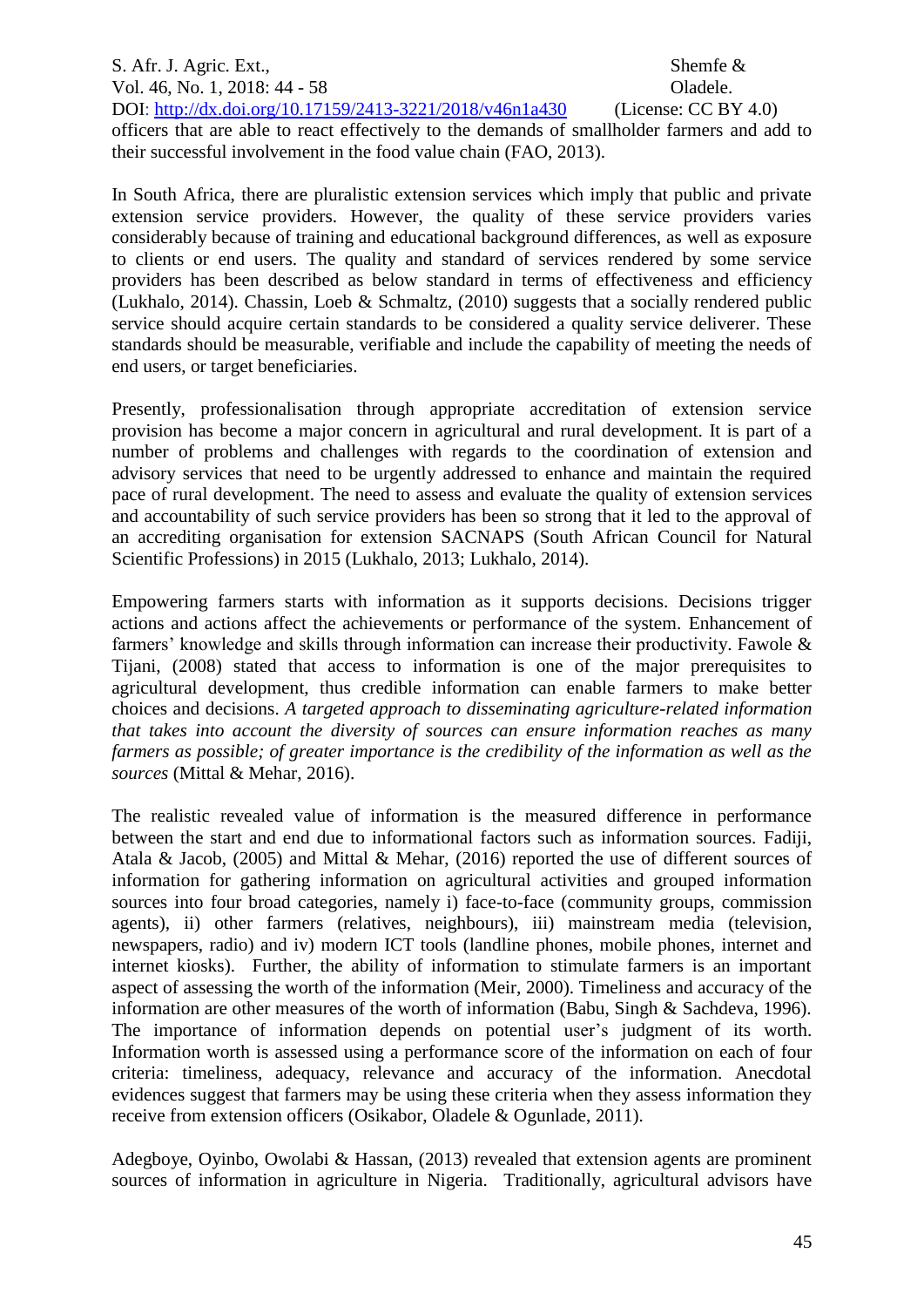# Vol. 46, No. 1, 2018: 44 - 58 Oladele.

DOI:<http://dx.doi.org/10.17159/2413-3221/2018/v46n1a430> (License: CC BY 4.0)

played vital roles, not only in the dissemination of new information, practices and technologies, but also in helping farmers to adopt technologies (Prokopy, Haigh, Mase, Angel, Hart, Knutson, Lemos, Lo, Mcguire & Morton, 2013). Lemos, Yun-Jia, Kirchhoff & Haigh, (2014) stated that trust in sources of information favoured the use of crop advisors (extension agents) for climate information. Agricultural Assistant (a rank of extension agent) was the most credible information source perceived by banana growers in India (Kapse & Chole, 2008). Fadiji *et al*., (2005) also opined that extension agents, followed by radio, is the main source of information to the farmers in rural northern Nigeria. Okwu & Daudu, (2011) reported that in Benue state of Nigeria, interpersonal communication channels such as extension agents, contact farmers, opinion leaders and friends/ neighbours were generally preferred by the farmers to the mass media to obtain information on improved farm technologies. Several studies including (Daudu, Chado & Igbashal, 2009; Fawole & Tijani, 2013; Ogunremi, Faturoti & Oladele, 2011; Kwarteng, & Okorley 2014) have revealed that the village level extension agent is the most effective source of information for farmers but certainly not the most efficient in terms of cost and coverage. Afful & Lategan, (2014) reported that in Free State province, South Africa, public extension was the dominant information source for production activities for most farmers. Meena, (2010) found that scientists and extension officers were perceived as most credible by farmers in Sriganganagar district of Rajasthan of India. Dhayal & Bochalya, (2015) reported that 'agriculture supervisor' was the most credible personal cosmopolite sources by the ber growers in Rajasthan of India. The extent to which the information and recommendations of communicators are accepted by farmers depends on their perception of the credibility of communicators as sources of information. Credibility is the degree to which a communication source or channel is perceived trustworthy and competent by the receiver. Thus, credibility refers to perceived trustworthiness and expertise accorded to a source or channel by its audience at any given time. The knowledge of credibility of information sources will be of immense value to the change agent or extension workers as it will help in appropriate planning of the communication strategy which may result in the quick acceptance of improved technology on the part of the farmers (Kapse & Chole, 2008). Dhayal & Bochalya, (2015) reported that credibility of information sources and channels affect the adoption of improved agricultural practices by farmers.

Most studies examined use of information sources, pattern of utilisation, information needs. Fewer studies examined the credibility of information sources and information worth assessment. Even less research attention paid to accreditation of information sources. The utility of information is in part influenced by the credibility of the sources (Kakade, 2013). Several researchers have established that extension agents are the most prominent and common information source among farmers in Africa.

Düvel, (2007) noted that since the inception of extension services, its major objective has been the dissemination of new information in relation to agricultural activities to farmers to aid maximum productivity and provide food security as well as rural development. However, these objectives have had so many obstacles which seem to hinder the achievements of extension service goals. A major issue hindering extension service delivery is the lack of accreditation and regulation of the extension services providers, leading to poor extension service credibility. Accreditation has been hailed as a potential solution because it would enhance trust, assure expertise and could therefore enhance the impact of extension service delivery. For example, Duckett, (1998) states that quality improvement can be ensured through accreditation with the use of diverse approaches, with the major purpose of creating procedures and regulation that will elevate the quality of service providers to the target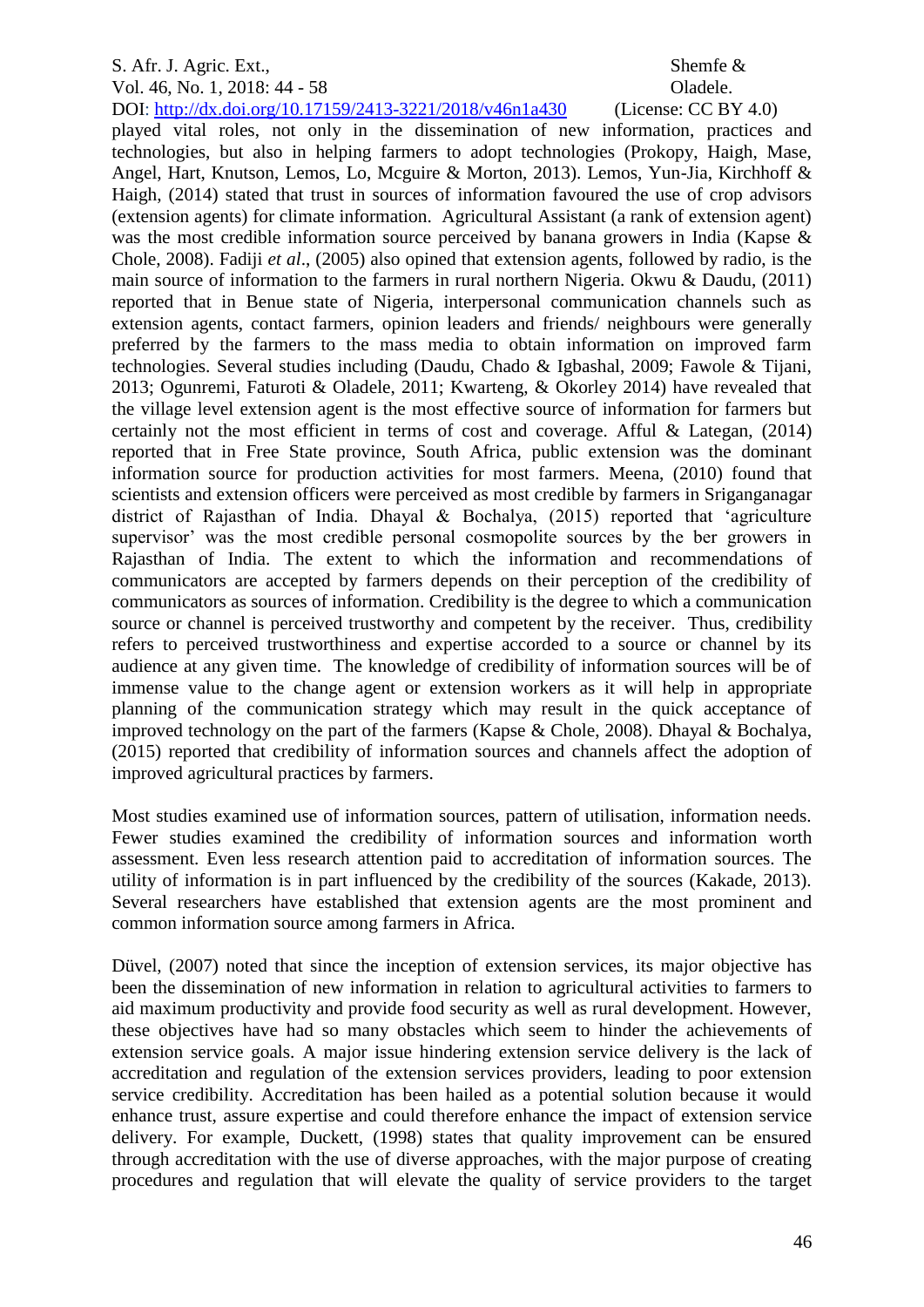## S. Afr. J. Agric. Ext., Shemfe & Vol. 46, No. 1, 2018: 44 - 58 Oladele.

DOI:<http://dx.doi.org/10.17159/2413-3221/2018/v46n1a430> (License: CC BY 4.0) consumers. Accreditation is a process that involves the assessment of individuals in an organisation, based on sets of pre-determined standards used in evaluating and assessing individuals as certified professionals in an organisation (Klazinga, 2000; Pompey, Contandriopoulos, François & Bertrand, 2010). Accreditation is also regarded as a means of assessing individual's ability in fulfilling organisations' missions and objectives and compliance of the organisation in regard to accrediting requirements (Pompey *et al*., 2004). Inclusively, accreditation is aimed at ensuring that a standard level of quality is sustained by individuals in an organisation (Chassin *et al.,* 2010). Also, accreditation is a form of affirmation of individuals continual commitment in providing a quality and effective service to targeted consumers (Pompey *et al.,* 2010).

This paper examines the perception of extension officers towards accreditation due to the fact that perception is the process by which social beings comprehend and categorise sensation to create a meaningful experience of the world (Lindsay & Norman, 1977). This suggests that when individuals are faced with a situation or stimuli, the individuals perceive the stimuli as something meaningful to them based on a previous encounter. However, individuals' interpretation or perception of the stimuli or situation may substantially vary from reality (Allport, 1993). In this paper, attitude was measured on a Likert scale on opinionated issues expressed as attitudinal statements related to accreditation, while knowledge was operationalised through factual statements rated as true or false and scored as correct or wrong. The main objective of this paper is to determine the attitude of extension officers towards accreditation and regulation of extension services in North West province, South Africa. Specifically, for the extension officers the personal the personal characteristics were identified, perception towards accreditation ascertained, perceived impact of accreditation on extension services and level of knowledge on accreditation determined.

## **2. METHODOLOGY**

The study was conducted in all districts of the North West province, namely Bonjanala, Ganyesa, Zeerust, Rustenburg, Taung, Klerksdorp and Potchefstroom. North West is a province of South Africa (Mahikeng is its capital). According to North West Parks Board the area of the North West Province of South Africa is 118,797 sq km (45,869 sq miles). It shares the international border with Botswana. Within the country it shares margins on the south with provinces of Free State, Northern Cape, and on the northeast and east by the Limpopo Province and Gauteng. Temperatures range from  $17-31^{\circ}C$  (62-88 $^{\circ}F$ ) in the summer and from  $3-21^{\circ}C$  (37-70 $^{\circ}F$ ) in the winter. Annual rainfall totals about 360 mm, with almost all of it falling during the summer months, between October and April (Tshwene & Oladele 2016).

The research design used for this study was descriptive and quantitative. Bless & Higson-Smith, (2000) and Kerlinger & Lee, (2000) define such a design as being about conditions that exist, practices that prevail, beliefs and attitudes that are held as processes that are ongoing and trends that are developing. A simple random sampling technique was used to select 69 from 110 extension officers across the districts in the province; these 69 extension officers responded to the administered questionnaire.

Data were collected through personal interviews using a structured questionnaire. The questionnaire was developed based on the objectives and review of literature. The completed questionnaires were sorted and analysed with Statistical Package for Social Sciences (SPSS) 18.0., using standard deviation, mean, frequency counts and percentages and probit regression analysis to isolate factors influencing perception of extension officers towards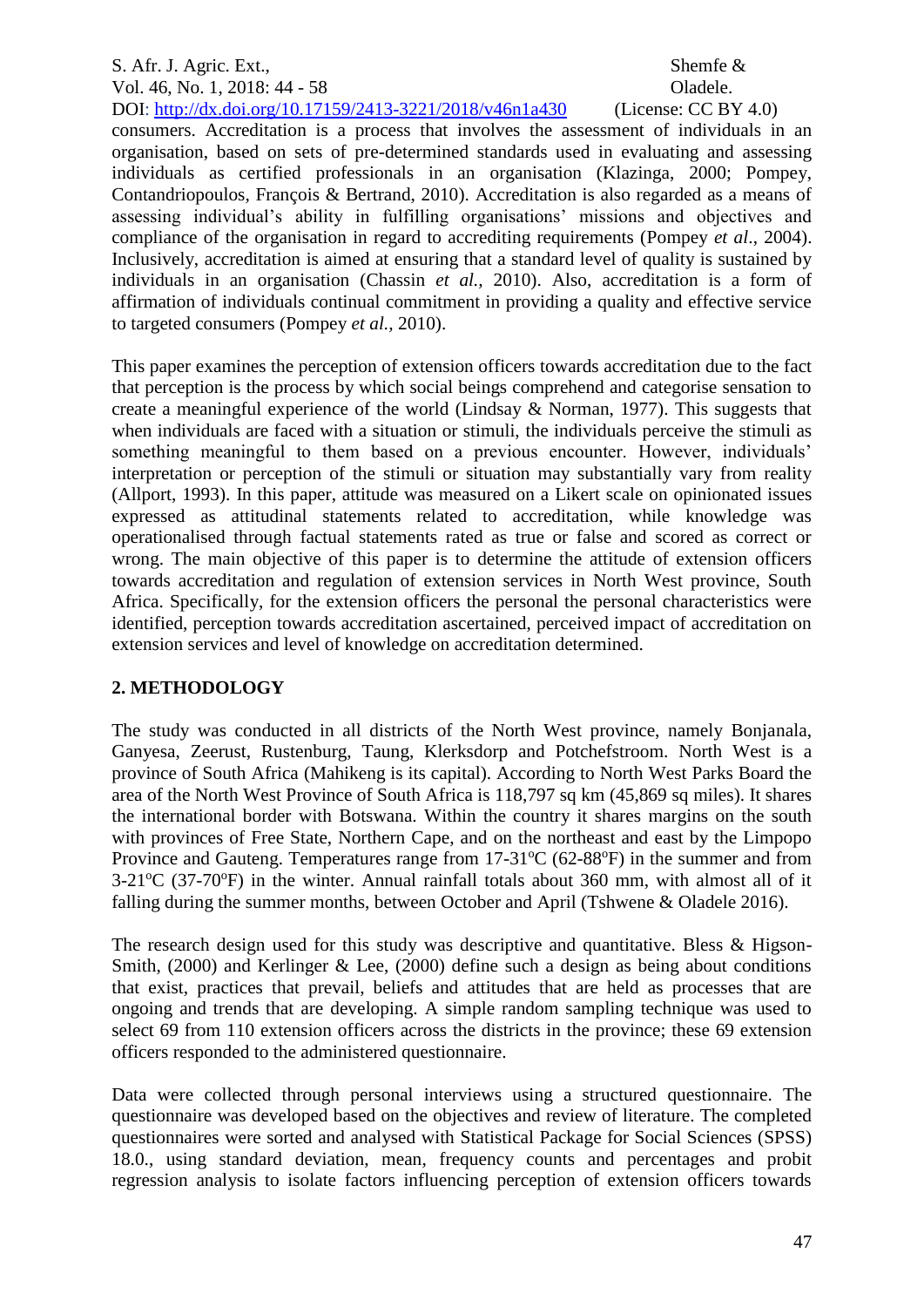# S. Afr. J. Agric. Ext., Shemfe & Vol. 46, No. 1, 2018: 44 - 58 Oladele.

DOI:<http://dx.doi.org/10.17159/2413-3221/2018/v46n1a430> (License: CC BY 4.0) accreditation. The method of measurement of perception and attitude on opinionated issues related to accreditation as opposed to factual statements on accreditation differentiates perception from knowledge. Probit regression was used to model dichotomous or binary outcome variables such that the inverse standard normal distribution of the probability is modelled as a linear combination of the predictors. In the probit model the discrete dependent variable Y is a rough categorisation of a continuous, but unobserved variable  $Y^*$ . If  $Y^*$  could be directly observed than standard regression methods would be used (such as assuming that Y\* is a linear function of some independent variables, for example:

Y \* = β1X1i + …….. ΒjXji + ui …………………………………………………….. (1)

In this study,  $Y^*$  is perception of extension officers on accreditation which is used as a proxy for  $Y^*$ . Perception measured as Yes and No. A probit model is appropriate when the dependent variable to be evaluated is dichotomous (Ameniya, 1981 and Maddala, 1983). The actual model specification for is Yi =  $\beta$  0 +  $\beta$  1 age +  $\beta$  2 gender +  $\beta$  3 marital status +  $\beta$  4 household size +  $\beta$  5qualification for higher degree +  $\beta$  6 distance from office to client +  $\beta$  7 number of farmers covered + β 8 means of mobility + β 9 working experience + β 10 impact  $+$  β 11 knowledge  $+$  β 12 source of information  $+$  β 13 constraints.

## **3. RESULTS AND DISCUSSIONS**

Table 1 shows that 62.2% of extension officers are male, which shows male dominance in the extension service delivery. Also, the majority of extension officers (50.2%) are above 40 years of age, with 58% having married status; 88.3% having between 1 to 3 children and 53.6% with a household size of 5 to 8 persons. These demographic characteristics are to give insight into the kind of roles conflict the extension officers may be experiencing in the combination of family and work responsibilities.

Majority of the extension officers (84%) are Christians, 39.1 % have a B.Sc. Degree as the highest academic qualification. Düvel, (2007) reported that only Gauteng and Free State Provinces in South Africa have a high percentage of extension officers with B.Sc. Degree qualifications. However, only 18.8% of the respondents are studying to acquire a higher degree. About 53% of the extension officers had between one and 10 years working experience, while 76.8% live in the job location area although 55.1% indicated that they had a rural background. The majority of the extension officers (88.4%) have job designation of advisors, with 44.6% covering between one and 10 farming communities. 77.4 % travelled more than 30 km to reach their farmers while 57.1% reached more than between one and 200 farmers monthly.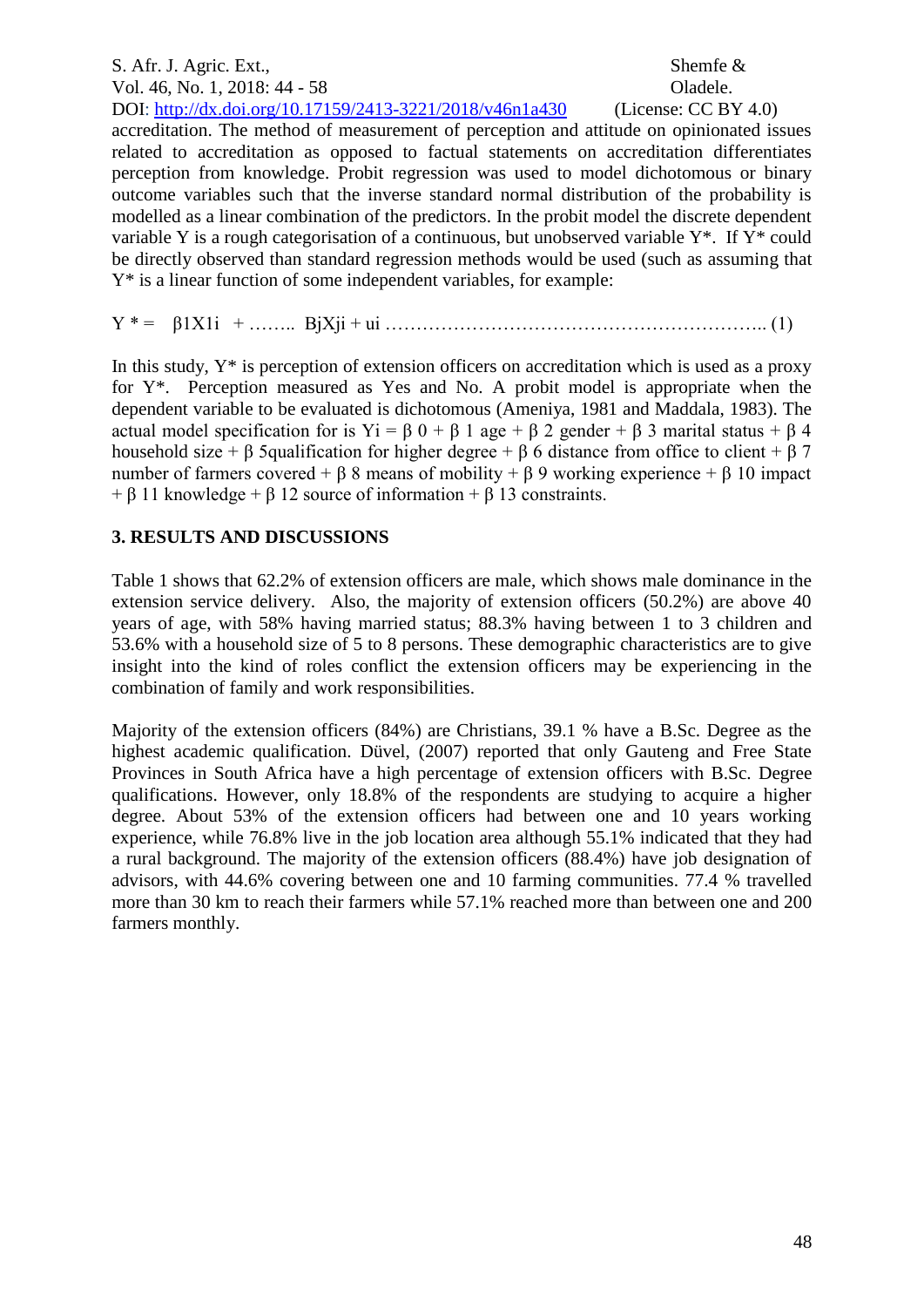# S. Afr. J. Agric. Ext.,<br>
Vol. 46, No. 1, 2018: 44 - 58<br>
Oladele. Vol. 46, No. 1, 2018: 44 - 58<br>DOI: <u>http://dx.doi.org/10.17159/2413-3221/2018/v46n1a430</u> (License: CC BY 4.0) DOI:<http://dx.doi.org/10.17159/2413-3221/2018/v46n1a430> (License: CC BY 4.0)

**Table 1:** Personal characteristics of extension officers

| Variables                    | Indicators              | Frequency (%)      |
|------------------------------|-------------------------|--------------------|
| Gender                       | Male                    | 43 (62.32)         |
|                              | Female                  | 26 (37.68)         |
| Age                          | 25-29                   | 10(14.3)           |
|                              | 30-40                   | 24 (34.6)          |
|                              | $41 - 50$               | 22(31.6)           |
|                              | $51 - 60$               | 13 (18.84)         |
| Marital status               | Married                 | 40(58.0)           |
|                              | Widowed                 | 6(8.7)             |
|                              | Divorced                | 4(5.8)             |
|                              | Separated               | 1(1.4)             |
|                              | Single                  | 18(26.1)           |
| Number of Children           | $1 - 3$                 | 61(88.3)           |
|                              | $4 - 6$                 | 8(11.5)            |
| Religion                     | Christianity            | 58 (84.0)          |
|                              | Islam                   | 2(2.9)             |
|                              | Traditional             | 9(12.9)            |
| <b>Highest Qualification</b> | Diploma                 | 16(23.1)           |
|                              | <b>B-Tech</b>           | 18(26.1)           |
|                              | <b>BSc</b>              | 27(39.1)           |
|                              | Post Graduate Diploma   | 4(5.8)             |
|                              | MSc                     | 4(5.8)             |
| Studying for degree          | No                      | 56(81.1)           |
|                              | Yes                     | 13(18.8)           |
| Household Size               | 1-4 persons             | 28 (40.5)          |
|                              | 5-8 persons             | 37(53.6)           |
|                              | Above 8 persons         | 4(5.7)             |
| <b>Working Experience</b>    | $1-10$ years            | 38 (53.4)          |
|                              | $11-20$ years           | 15(21.5)           |
|                              | Above 20 years          | 16(23.18)          |
| Living in Job Location area  | Yes                     | 53 (76.8)          |
|                              | N <sub>o</sub>          | 16(23.2)           |
| Rural-Urban Background       | Born in urban area      | 29 (42)            |
|                              | Born in rural area      | 38(55.1)           |
|                              | Brought up in urban     |                    |
| Rank/Job designation         | area<br><b>Advisors</b> | 1(1.4)<br>61(88.4) |
|                              | Senior Advisors         | 4(5.8)             |
|                              | Specialist              | 4(5.8)             |
| No of communities covered    | $1 - 10$                | 31(44.6)           |
|                              | $11 - 20$               | 22 (31.88)         |
|                              | Above 20                | 16(22.7)           |
| Numbers of farmers covered   | $1 - 200$               | 40(57.1)           |
|                              | $201 - 500$             | 16(22.8)           |
|                              | Above 500               | 12 (17.39)         |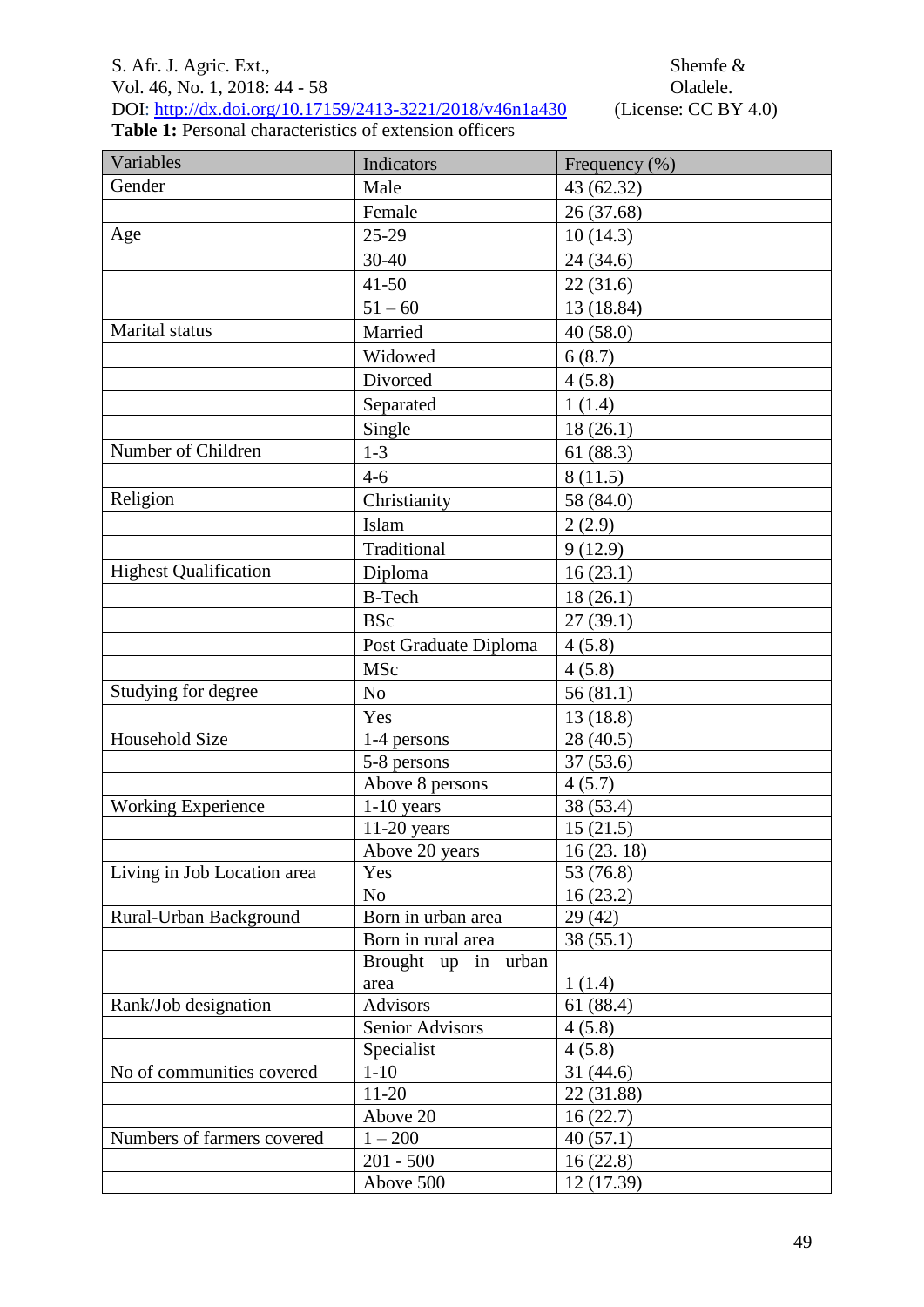| S. Afr. J. Agric. Ext.,                                  |                | Shemfe $\&$             |
|----------------------------------------------------------|----------------|-------------------------|
| Vol. 46, No. 1, 2018: 44 - 58                            |                | Oladele.                |
| DOI: http://dx.doi.org/10.17159/2413-3221/2018/v46n1a430 |                | (License: $CC BY 4.0$ ) |
| Distance of clients from office                          | Less than 30km | 14(20.28)               |
|                                                          | $30 - 60$ km   | 27(37.4)                |
|                                                          | Above 60km     | 28(40.0)                |

Table 2 presents the knowledge of extension officers on accreditation. In this paper, knowledge was operationalised through 44 factual statements on accreditation of extension service providers using dichotomous variables: true (coded 2) or false (coded 1), with an actual mean of 1.5. This means that item scores below 1.5 indicate lower than average, or low knowledge while scores above 1.5. show above average, or high knowledge of that particular statement or variable. Variables with the highest knowledge score among respondents are the following statements: accreditation aids periodic quality review ( $\overline{X} = 1.81$ , SD = 0.49); accreditation assures quality and effectiveness ( $\overline{X} = 1.78$ , SD = 0.51) and accreditation indicates standards of quality ( $\bar{X} = 1.78$ , SD = 0.51). Respondents' lowest knowledge score on accreditation is that accreditation supports funding requests ( $\overline{X} = 1.37$ ,  $SD = 0.59$ ). Respondents therefore do not have knowledge that accreditation will help their funding requests. Düvel, (2007) suggests that the acceptance of extension as a field of profession creates opportunity for extension officers to practice as professionals. It is essential to note that to be accredited as professionals, there is a need for extensive training and mastery of specialised knowledge, ethical code and process of certification of licensing.

| Items                                                     | True     | False    | $\bar{X}$ | <b>SD</b> |
|-----------------------------------------------------------|----------|----------|-----------|-----------|
| Accreditation is a regulatory provider of rural advisory  | 51(73.9) | 15(21.7) | 1.69      | 0.55      |
| services                                                  |          |          |           |           |
| Accreditation deals with quality of diversion of services | 51(73.9) | 15(21.7) | 1.69      | 0.55      |
| Accreditation assures quality and effectiveness           | 57(82.6) | 9(13.0)  | 1.78      | 0.51      |
| Accreditation is a mechanism for quality assurance        | 55(79.7) | 11(15.9) | 1.75      | 0.52      |
| Accreditation is a mechanism for quality improvement      | 52(75.4) | 14(20.3) | 1.71      | 0.54      |
| Accreditation serves to protect the needs of farmers      | 39(56.5) | 26(37.7) | 1.50      | 0.60      |
| Accreditation promotes the needs of farmers               | 44(63.8) | 22(31.9) | 1.59      | 0.57      |
| Accreditation promotes accountability                     | 55(79.7) | 11(15.9) | 1.75      | 0.52      |
| Accreditation promotes credibility                        | 54(78.3) | 12(17.4) | 1.73      | 0.53      |
| Accreditation benchmarks successful practices by sharing  | 54(78.3) | 12(17.4) | 1.73      | 0.53      |
| information                                               |          |          |           |           |
| Accreditation ensures reasonable level of assurance       | 50(72.5) | 16(23.2) | 1.68      | 0.55      |
| Accreditation supports funding requests                   | 30(43.5) | 35(50.7) | 1.37      | 0.59      |
| Accreditation benefits all stake holders                  | 46(66.7) | 20(29.0) | 1.62      | 0.57      |
| Accreditation improves organisational standards           | 52(75.4) | 14(20.3) | 1.71      | 0.54      |
| Accreditation aids periodic quality review                | 59(85.5) | 7(10.1)  | 1.81      | 0.49      |
| Accreditation indicates standards of quality              | 57(82.6) | 9(13.0)  | 1.78      | 0.51      |
| Accreditation requires different management control       | 47(68.1) | 18(26.1) | 1.62      | 0.59      |
| Accreditation ensures efficient and effective use of      | 47(68.1) | 19(27.5) | 1.63      | 0.56      |
| resources                                                 |          |          |           |           |
| Accreditation improves capacity building                  | 52(75.4) | 14(20.3) | 1.71      | 0.54      |
| Accreditation legitimises extension services              | 52(75.4) | 14(20.3) | 1.71      | 0.54      |
| Accreditation promotes opportunity for feedback           | 45(65.2) | 21(30.4) | 1.60      | 0.57      |
| Accreditation identifies areas that need improvement      | 50(72.5) | 15(21.7) | 1.66      | 0.58      |
| Accreditation provides suggestions to improvement         | 52(75.4) | 14(20.3) | 1.71      | 0.54      |

**Table 2:** Knowledge of extension officers on accreditation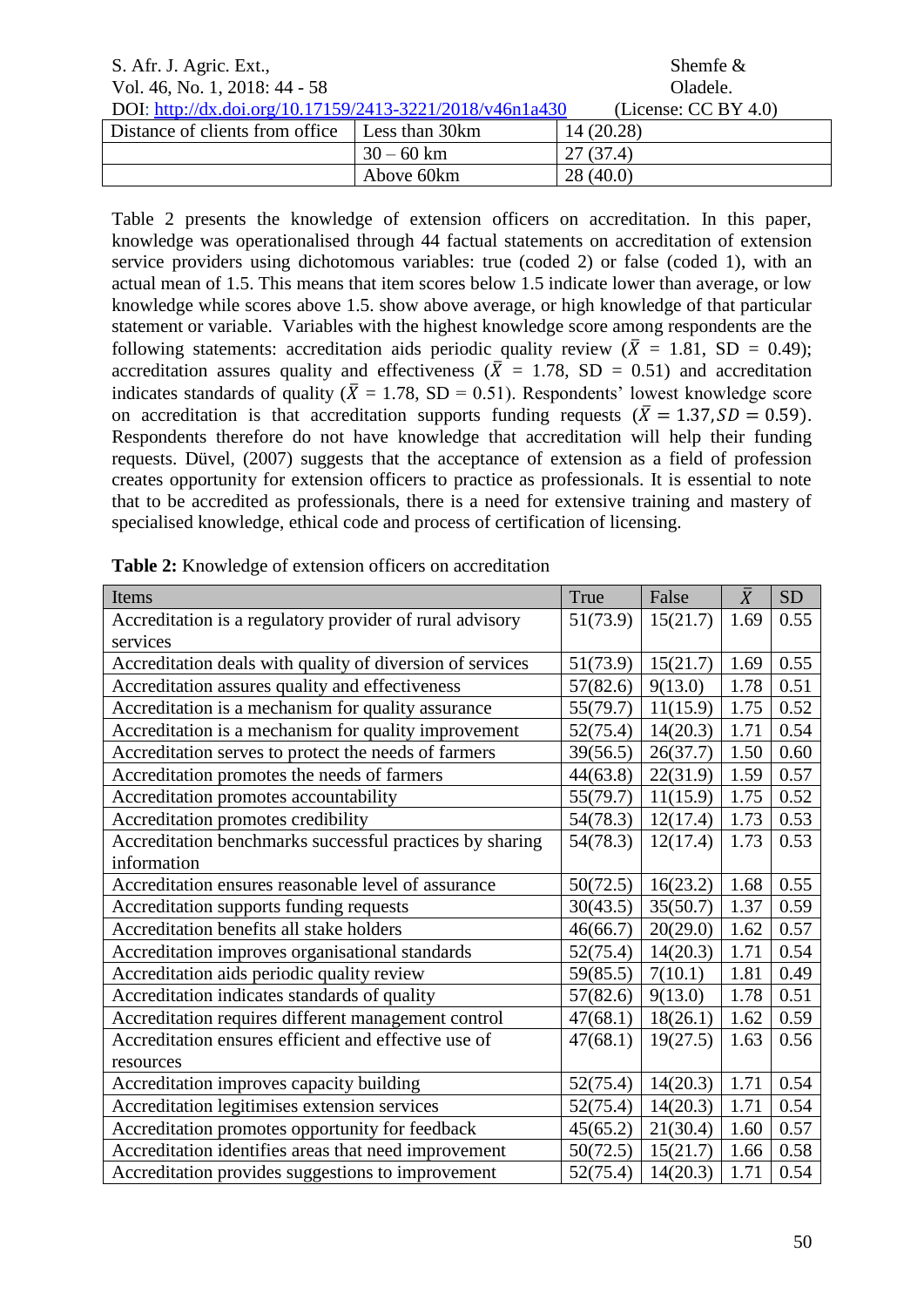| S. Afr. J. Agric. Ext.,                                   | Shemfe $\&$ |                         |      |      |
|-----------------------------------------------------------|-------------|-------------------------|------|------|
| Vol. 46, No. 1, 2018: 44 - 58                             | Oladele.    |                         |      |      |
| DOI: http://dx.doi.org/10.17159/2413-3221/2018/v46n1a430  |             | (License: $CC BY 4.0$ ) |      |      |
| Accreditation is useful in monitoring evaluation and      | 53(76.8)    | 13(18.8)                | 1.72 | 0.53 |
| assessment                                                |             |                         |      |      |
| Accreditation used to ensure a disciplined and systematic | 54(78.3)    | 11(15.9)                | 1.72 | 0.56 |
| approach to training programs                             |             |                         |      |      |
| Accreditation strengthens community confidence in the     | 50(72.5)    | 16(23.2)                | 1.68 | 0.55 |
| quality of service delivery                               |             |                         |      |      |
| Accreditation stimulates continuous improvements in       | 55(79.7)    | 11(15.9)                | 1.75 | 0.52 |
| service delivery                                          |             |                         |      |      |
| Accreditation provides access to reliable and certified   | 48(69.6)    | 18(26.1)                | 1.65 | 0.56 |
| information on facilities and infrastructures to ensure   |             |                         |      |      |
| quality service delivery                                  |             |                         |      |      |

Table 3 presents the attitude of extension officers towards accreditation. In this paper, attitude was measured on a Likert scale on opinionated issues related to accreditation which are different from beliefs. This was rated on a five-point 5-point Likert scale: 1=Strongly Disagree (SD), 2=Disagree (D), 3=Undecided (U), 4=Agree (A) and 5=Strongly Agree (SA) with 24 attitudinal statements. Due to the rating scale the actual mean is 3.0. This denotes that item scores below the actual mean indicate an unfavourable attitude while scores above the actual mean show a favourable attitude. However, it must be noted that the extent of the deviation from the mean score shows the level of attitude on such items. Prominent attitudinal statements that extension officers are favourably disposed to are accreditation improves quality of services ( $\overline{X}$  = 3.91, SD = 1.26); accreditation helps to improve confidence  $(\overline{X} = 3.75, SD = 1.25)$  and accreditation helps extension agents to improve their work  $(\overline{X} = 1.25)$  $3.68$ ,  $SD = 1.16$ ). Conversely, extension officers were not favourably disposed to attitudinal issues such as Accreditation increase job satisfaction level ( $\overline{X}$  = 2.92, SD = 1.39); Accreditation decreases the stress level of staffs ( $\overline{X} = 2.85$ , SD = 1.39) and accreditation improves farmers' right ( $\overline{X} = 2.78$ , SD = 1.44).

| Items                                                               | <b>SA</b> | A        | U        | D        | <b>SD</b> | $\bar{X}$ | <b>SD</b> |
|---------------------------------------------------------------------|-----------|----------|----------|----------|-----------|-----------|-----------|
| Accreditation improves<br>quality of services                       | 26(37.7)  | 27(39.1) | 7(10.1)  | 5(7.2)   | 1(1.4)    | 3.91      | 1.26      |
| Accreditation improves the<br>outlook of rural advisory<br>services | 16(23.2)  | 32(46.4) | 5(7.2)   | 11(15.9) | 1(1.4)    | 3.5       | 1.35      |
| Accreditation makes rural<br>advisory services<br>systematic        | 13(18.8)  | 29(42.0) | 11(15.9) | 12(17.4) | 1(1.4)    | 3.4       | 1.26      |
| Accreditation improves the<br>image of rural advisory<br>services   | 17(24.6)  | 25(36.2) | 14(20.3) | 7(10.1)  | 2(2.9)    | 3.5       | 1.35      |
| Accreditation increases the<br>workload of extension<br>agents      | 12(17.4)  | 14(20.3) | 17(24.6) | 17(24.6) | 6(8.7)    | 3.0       | 1.38      |
| Accreditation extension<br>agents to update<br>themselves           | 12(17.4)  | 25(36.2) | 16(23.2) | 9(13.0)  | 4(5.8)    | 3.3       | 1.31      |
| Accreditation increase job<br>satisfaction level                    | 10(14.5)  | 16(23.2) | 16(23.2) | 17(24.6) | 6(8.7)    | 2.92      | 1.39      |

**Table 3:** Attitude of extension officers on accreditation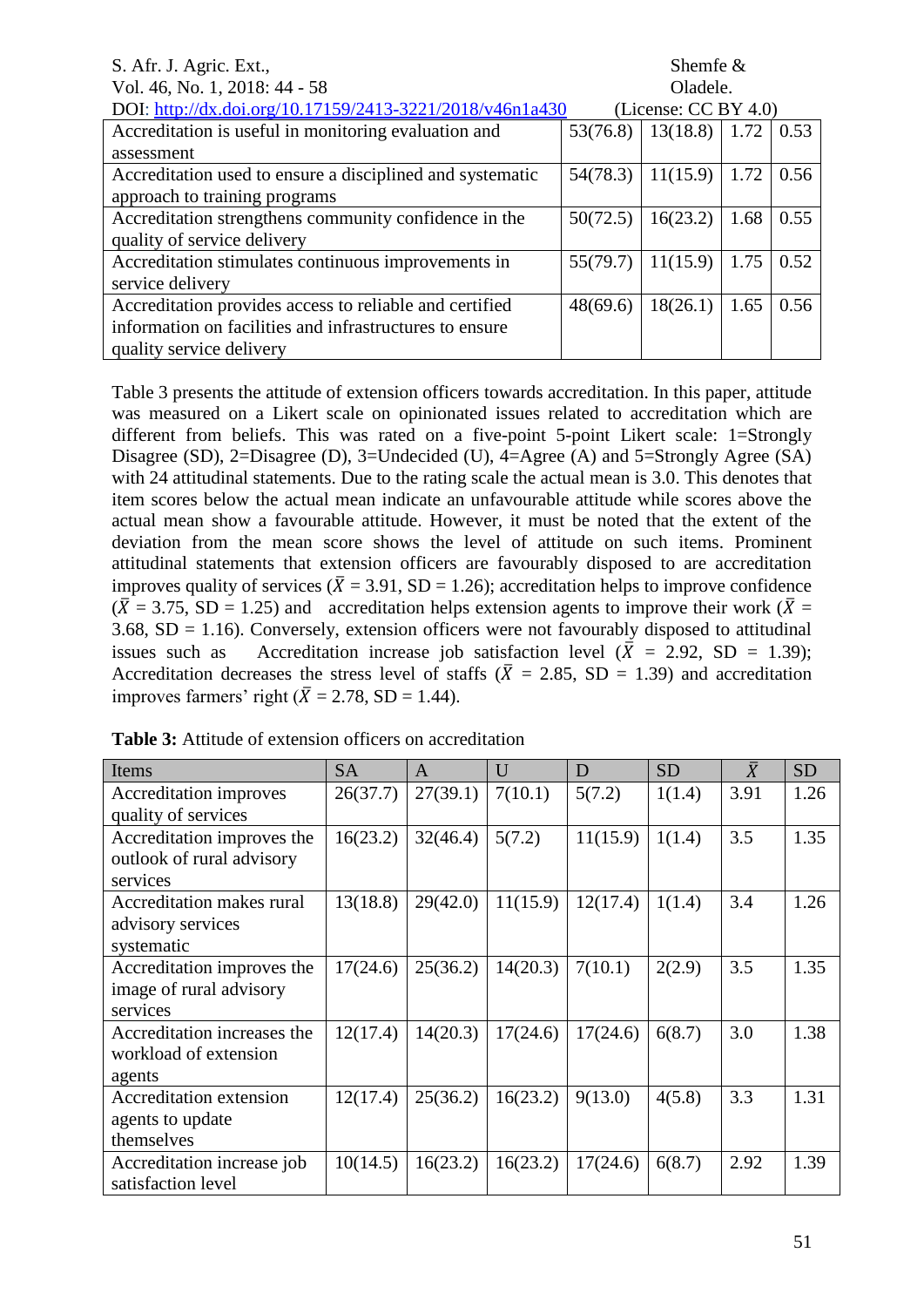# Vol. 46, No. 1, 2018: 44 - 58 Oladele.

| DOI: http://dx.doi.org/10.17159/2413-3221/2018/v46n1a430<br>(License: $CC BY 4.0$ ) |          |          |          |          |         |      |      |
|-------------------------------------------------------------------------------------|----------|----------|----------|----------|---------|------|------|
| Accreditation decreases the                                                         | 9(13.0)  | 17(24.6) | 13(18.8) | 18(26.1) | 9(13.0) | 2.85 | 1.39 |
| stress level of staffs                                                              |          |          |          |          |         |      |      |
| Accreditation improves                                                              | 9(13.0)  | 15(21.7) | 15(21.7) | 17(24.6) | 8(11.6) | 2.78 | 1.44 |
| farmers right                                                                       |          |          |          |          |         |      |      |
| Accreditation improves                                                              | 12(17.4) | 21(30.4) | 15(21.7) | 12(17.4) | 6(8.7)  | 3.17 | 1.38 |
| farmers satisfaction                                                                |          |          |          |          |         |      |      |
| High chances of legal                                                               | 8(11.6)  | 24(34.8) | 20(29.0) | 9(13.0)  | 4(5.8)  | 3.15 | 1.30 |
| action of famers against                                                            |          |          |          |          |         |      |      |
| extension agents                                                                    |          |          |          |          |         |      |      |
| <b>Accreditation affects</b>                                                        | 10(14.5) | 24(34.8) | 14(20.3) | 12(17.4) | 6(8.7)  | 3.15 | 1.35 |
| productivity of staffs                                                              |          |          |          |          |         |      |      |
| Accreditation increases                                                             | 17(24.6) | 24(34.8) | 15(21.7) | 7(10.1)  | 3(4.3)  | 3.52 | 1.32 |
| better work condition                                                               |          |          |          |          |         |      |      |
| Accreditation is a valuable                                                         | 14(20.3) | 27(39.1) | 15(21.7) | 7(10.1)  | 3(4.3)  | 3.47 | 1.29 |
| tool to implement changes                                                           |          |          |          |          |         |      |      |
| Accreditation enables                                                               | 12(17.4) | 24(34.8) | 14(20.3) | 10(14.5) | 5(7.2)  | 3.23 | 1.40 |
| better response of agents to                                                        |          |          |          |          |         |      |      |
| farmers                                                                             |          |          |          |          |         |      |      |
| Accreditation enables the                                                           | 11(15.9) | 26(37.7) | 16(23.2) | 8(11.6)  | 5(7.2)  | 3.30 | 1.32 |
| improvement of farmer                                                               |          |          |          |          |         |      |      |
| care                                                                                |          |          |          |          |         |      |      |
| Accreditation enables the                                                           | 14(20.3) | 29(42.0) | 16(23.2) | 3(4.3)   | 3(4.3)  | 3.52 | 1.31 |
| motivation of extension                                                             |          |          |          |          |         |      |      |
| agents                                                                              |          |          |          |          |         |      |      |
| Accreditation enables team                                                          | 13(18.8) | 27(39.1) | 21(30.4) | 1(1.4)   | 4(5.8)  | 3.50 | 1.24 |
| work and collaboration                                                              |          |          |          |          |         |      |      |
| <b>Accreditation facilitates</b>                                                    | 16(23.2) | 31(44.9) | 13(18.8) | 3(4.3)   | 3(4.3)  | 3.65 | 1.25 |
| development of extension                                                            |          |          |          |          |         |      |      |
| agents                                                                              |          |          |          |          |         |      |      |
| Accreditation helps to                                                              | 18(26.1) | 33(47.8) | 10(14.5) | 2(2.9)   | 6(8.6)  | 3.75 | 1.25 |
| improve confidence                                                                  |          |          |          |          |         |      |      |
| <b>Accreditation helps</b>                                                          | 15(21.7) | 31(44.9) | 16(23.2) | 3(4.3)   | 4(5.7)  | 3.68 | 1.16 |
| extension agents to                                                                 |          |          |          |          |         |      |      |
| improve their work                                                                  |          |          |          |          |         |      |      |
|                                                                                     | 8(11.6)  | 29(42.0) |          |          |         | 3.34 |      |
| Accreditation improves                                                              |          |          | 20(29.0) | 6(8.7)   | 6(8.6)  |      | 1.19 |
| ideas about what they have                                                          |          |          |          |          |         |      |      |
| done                                                                                |          |          |          |          |         |      |      |
| Accreditation gives                                                                 | 10(14.5) | 29(42.0) | 21(30.4) | 4(5.8)   | 5(7.2)  | 3.46 | 1.17 |
| extension agents a sense of                                                         |          |          |          |          |         |      |      |
| direction                                                                           |          |          |          |          |         |      |      |
| <b>Accreditation facilitates</b>                                                    | 12(17.4) | 25(36.2) | 17(24.6) | 10(14.5) | 5(7.2)  | 3.37 | 1.26 |
| extension agents'                                                                   |          |          |          |          |         |      |      |
| leadership capabilities                                                             |          |          |          |          |         |      |      |

Table 4 indicates the results of perceived impact of accreditation on extension service delivery. The impact of accreditation was rated on a 3-point Likert-type scale of 1=Low, 2=Medium, 3=High with 26 items. Due to the rating scale the actual mean is 2.0. This denotes that item scores below the actual mean indicate low impact while scores above the actual mean show high impact. It must be noted however that the extent of the deviation from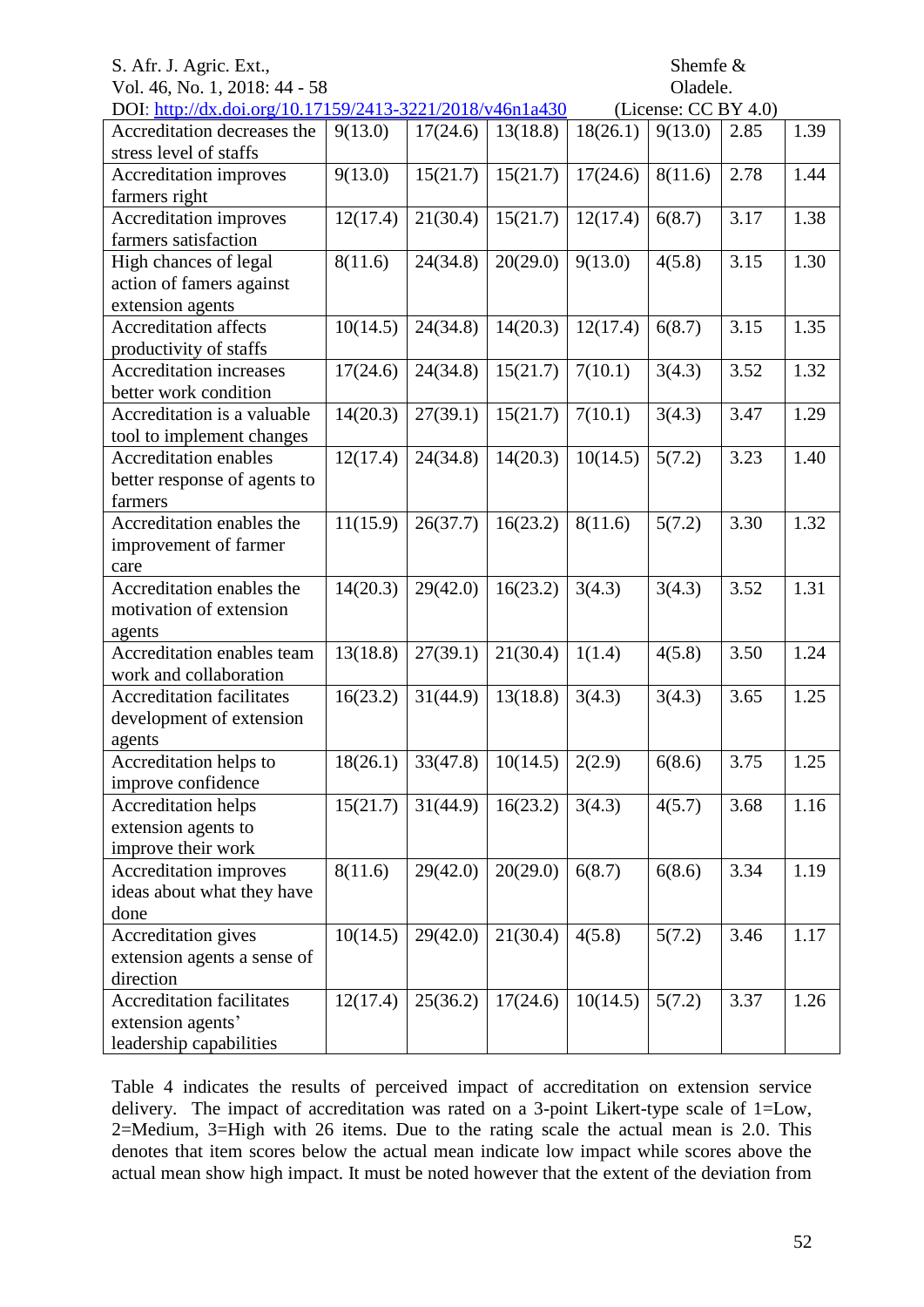Vol. 46, No. 1, 2018: 44 - 58 Oladele. DOI:<http://dx.doi.org/10.17159/2413-3221/2018/v46n1a430> (License: CC BY 4.0) the mean score shows the level of impact of such items. The items with the highest mean scores were accreditation will improve confidence of extension agents ( $\overline{X} = 2.53$ , SD = 0.77); Accreditation will promote accountability ( $\overline{X}$  = 2.49, SD = 0.79) and accreditation will promote credibility  $(\bar{X} = 2.52, SD = 0.75)$ . However, the extension officers recorded low scores in terms of the impact of accreditation on extension service delivery on accreditation will benefit funding bodies and stake holders ( $\overline{X} = 1.91$ , SD = 0.93) and accreditation will increase job satisfaction ( $\bar{X} = 1.92$ , SD = 0.94).

|  |  |  | Table 4: Perceived impact of accreditation on extension services |  |  |
|--|--|--|------------------------------------------------------------------|--|--|
|  |  |  |                                                                  |  |  |

| Items                                           | High     | Medium   | Low      | $\bar{X}$ | <b>SD</b> |
|-------------------------------------------------|----------|----------|----------|-----------|-----------|
| Accreditation will improve confidence of        | 44(63.7) | 20(29.0) | 5(7.2)   | 2.53      | 0.77      |
| extension agents                                |          |          |          |           |           |
| Accreditation will improve quality of rural     | 31(44.9) | 27(39.1) | 11(15.9) | 2.26      | 0.85      |
| advisory services                               |          |          |          |           |           |
| Accreditation will promote accountability       | 42(60.5) | 21(30.4) | 6(8.6)   | 2.49      | 0.79      |
| Accreditation will promote credibility          | 42(60.5) | 23(33.3) | 4(7.4)   | 2.52      | 0.75      |
| Accreditation will improve quality of           | 30(43.4) | 25(36.2) | 14(20.2) | 2.20      | 0.88      |
| information                                     |          |          |          |           |           |
| Accreditation will improve the skills and       | 30(43.4) | 32(46.4) | 7(10.1)  | 2.30      | 0.79      |
| knowledge of staffs                             |          |          |          |           |           |
| Accreditation will improve quality of           | 29(42)   | 28(40.6) | 12(17.3) | 2.21      | 0.85      |
| diversion of services                           |          |          |          |           |           |
| Extension services will change from             | 31(44.9) | 29(42)   | 9(13)    | 2.28      | 0.82      |
| generalist approach to specialist               |          |          |          |           |           |
| Accreditation will serve to protect the needs   | 19(27.5) | 28(40.6) | 22(31.9) | 1.91      | 0.90      |
| of farmers                                      |          |          |          |           |           |
| Accreditation will benefit service users        | 27(39.1) | 30(43.4) | 12(17.3) | 2.18      | 0.84      |
| Accreditation will benefit accredited           | 29(42)   | 31(44.9) | 9(13)    | 2.26      | 0.81      |
| organisation                                    |          |          |          |           |           |
| Accreditation will benefit funding bodies and   | 21(30.4) | 24(34.8) | 24(34.8) | 1.91      | 0.93      |
| stake holders                                   |          |          |          |           |           |
| Accreditation will establish a professional     | 32(46.4) | 30(43.4) | 7(10.1)  | 2.33      | 0.79      |
| relationship between agents and farmers         |          |          |          |           |           |
| Accreditation will serve as a means of self-    | 33(47.8) | 27(39.1) | 9(13)    | 2.31      | 0.83      |
| regulation                                      |          |          |          |           |           |
| Accreditation will lead to better knowledge of  | 30(43.4) | 32(46.4) | 7(10.1)  | 2.30      | 0.79      |
| analyses                                        |          |          |          |           |           |
| Accreditation will lead to documentation of     | 26(37.6) | 31(44.9) | 12(17.3) | 2.17      | 0.83      |
| all actions                                     |          |          |          |           |           |
| Accreditation will increase motivation of       | 32(46.4) | 30(43.4) | 7(10.1)  | 2.33      | 0.79      |
| extension agents                                |          |          |          |           |           |
| Accreditation will strengthen the organisation  | 31(44.9) | 30(43.4) | 8(11.6)  | 2.28      | 0.84      |
| Achievements of extension agents will be        | 43(62.3) | 19(27.5) | 7(10.1)  | 2.49      | 0.81      |
| more legally recognized                         |          |          |          |           |           |
| Accreditation will give the organisation better | 32(46.4) | 28(40.6) | 9(13)    | 2.28      | 0.85      |
| outlook                                         |          |          |          |           |           |
| Accreditation will improve capacity building    | 33(47.8) | 28(40.6) | 8(11.6)  | 2.33      | 0.81      |
| Accreditation will promote opportunity for      | 25(36.2) | 31(44.9) | 13(18.8) | 2.14      | 0.84      |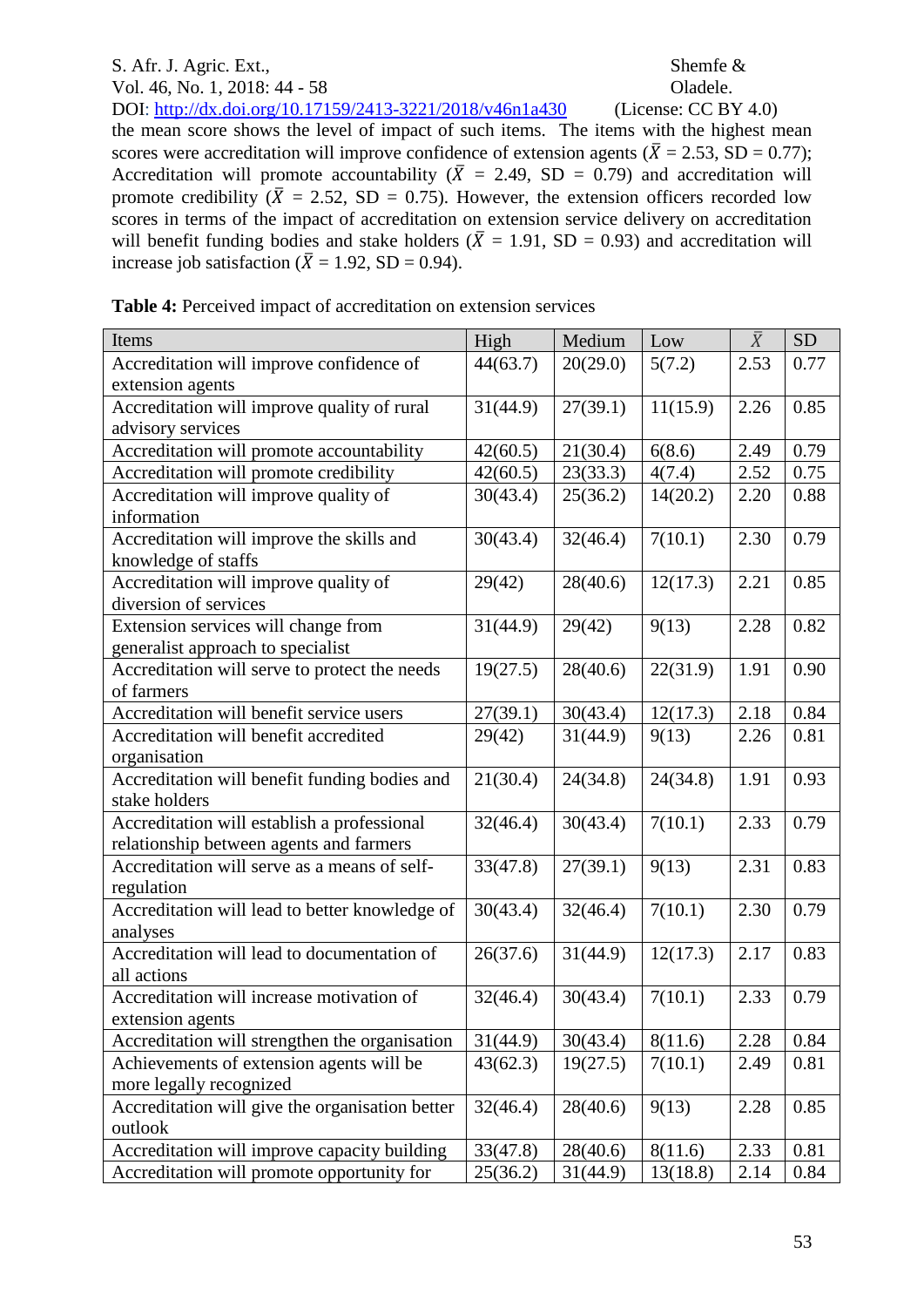| S. Afr. J. Agric. Ext.,<br>Shemfe $\&$                                              |          |          |          |      |      |
|-------------------------------------------------------------------------------------|----------|----------|----------|------|------|
| Vol. 46, No. 1, 2018: 44 - 58                                                       |          |          | Oladele. |      |      |
| DOI: http://dx.doi.org/10.17159/2413-3221/2018/v46n1a430<br>(License: $CC BY 4.0$ ) |          |          |          |      |      |
| feedback                                                                            |          |          |          |      |      |
| Accreditation will increase job satisfaction                                        | 22(31.9) | 23(33.3) | 24(34.8) | 1.92 | 0.94 |
| Accreditation will improve work condition                                           | 24(34.8) | 34(49.3) | 11(15.9) | 2.15 | 0.81 |
| Accreditation will Increase extension research                                      | 36(52.1) | 24(34.8) | 9(13)    | 2.36 | 0.83 |
| skill                                                                               |          |          |          |      |      |
| Accreditation will improve extension agents'                                        | 31(44.9) | 25(36.2) | 13(18.8) | 2.21 | 0.90 |
| leadership capabilities                                                             |          |          |          |      |      |

Table 5 presents the results on perceived constraints to the accreditation of extension service providers. Respondents indicated lack of coherent staff development plans by extension organisation (50.7%); lack of supportive work environments (50.7%); management are not convinced that extension agents' development is vital to quality service delivery (50.7%); Accreditation itself does not guarantee a certain level of individual competence (56.5%) and accreditation is not the end point in development of quality rural advisory service (53.6%).

**Table 5:** Perceived constraints to accreditation of extension officers

| Perceived constraints                                                       | Yes      | N <sub>0</sub> |
|-----------------------------------------------------------------------------|----------|----------------|
| Scepticism about the value of accreditation to rural advisory services      | 34(49.3) | 23(33.3)       |
| Lack of coherent staff development plans by extension organisation          | 35(50.7) | 23(33.3)       |
| Prohibitive entry requirements to programmes                                | 33(47.8) | 22(31.9)       |
| Available programmes are inappropriate to rural advisory services needs     | 28(40.6) | 29(42.0)       |
| Lack of supportive work environments                                        | 35(50.7) | 24(34.8)       |
| Lack of employer co-operation                                               | 33(47.8) | 19(27.5)       |
| Management are not convinced that extension agents development is vital     | 35(50.7) | 24(34.8)       |
| to quality service delivery                                                 |          |                |
| Affects productivity of staff                                               | 29(42.0) | 30(43.5)       |
| Accreditation itself doesn't guarantee a certain level of individual        | 39(56.5) | 19(27.5)       |
| competence                                                                  |          |                |
| Accreditation is not the end point in development of quality rural advisory | 37(53.6) | 20(29.0)       |
| service                                                                     |          |                |
| It only sets the minimum level of competence for critical functions         | 31(44.9) | 25(36.2)       |
| Accreditation is just a launching pad for further initiatives to improve    | 33(47.8) | 26(37.7)       |
| service quality.                                                            |          |                |

The results of the Probit regression model on the analysis of perception of extension officers on accreditation of extension service providers are presented in Table 6. The analysis of the results shows that there is significant relationship between the independent variables and perception on accreditation with a Chi square value of  $657.19$ ,  $p < 0.05$ . Significant determinants of the perception of accreditation of extension service provider are gender ( $t =$ 3.08; p < 0.05); marital status (t = -2.42; p < 0.05); number of children (t = 1.73; p < 0.05); household size (t = -2.03; p < 0.05); residence status (t = 1.78; p < 0.05); distance to clients (t =2.06 ;  $p < 0.05$ ); and attitude to accreditation (t = 1.86;  $p < 0.05$ ). This implies that the current trend of demographic characteristics of extension officers will promote the accreditation of extension service providers except a change in the marital status of extension officers.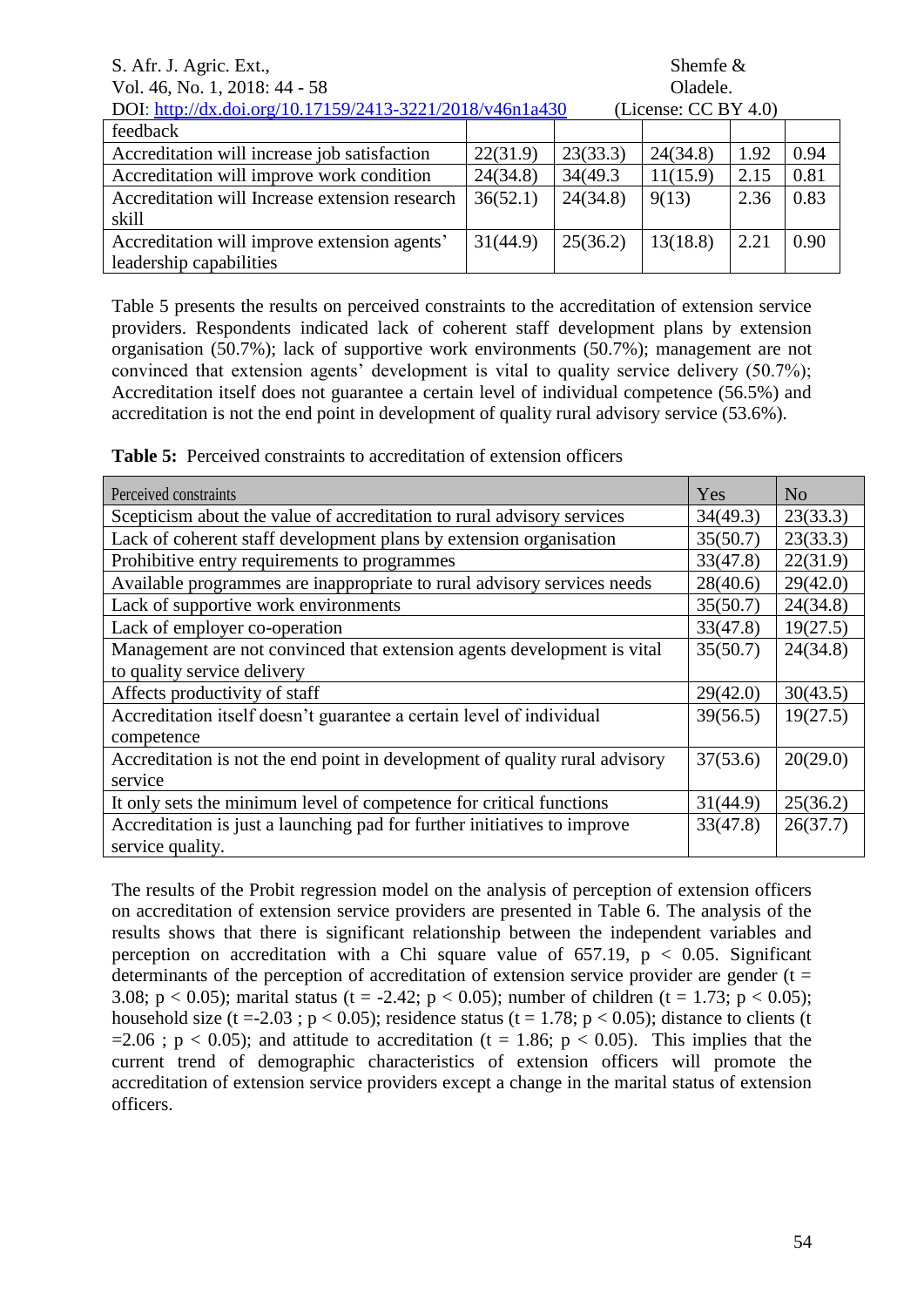Vol. 46, No. 1, 2018: 44 - 58 Oladele. DOI:<http://dx.doi.org/10.17159/2413-3221/2018/v46n1a430> (License: CC BY 4.0)

**Table 6:** Multiple regression between socio-economic characteristics and perception of extension officers on accreditation

| Parameter                    | Estimate | Std. Error | Z        | Sig.  |
|------------------------------|----------|------------|----------|-------|
|                              |          |            |          |       |
| <b>Information sources</b>   | $-.004$  | .005       | $-.682$  | .495  |
| Gender                       | .249     | .081       | 3.082    | 0.002 |
| Age                          | $-.001$  | .007       | $-.141$  | .888  |
| <b>Marital Status</b>        | $-.067$  | .028       | $-2.417$ | .016  |
| Number of Children           | .066     | .038       | 1.727    | .084  |
| Religion                     | $-.066$  | .052       | $-1.272$ | .203  |
| <b>Highest Qualification</b> | $-.003$  | .035       | $-.079$  | .937  |
| Household Size               | $-.194$  | .096       | $-2.031$ | .042  |
| <b>Working Experience</b>    | $-0.012$ | .012       | $-1.000$ | .318  |
| <b>Job Location</b>          | $-.004$  | .007       | $-.549$  | .583  |
| Rural-Urban Background       | $-.062$  | .107       | $-.582$  | .561  |
| Residing within the circle   | .163     | .092       | 1.779    | .075  |
| Rank/ Job Designation        | $-.062$  | .072       | $-.858$  | .391  |
| <b>Job Location</b>          | $-.137$  | .099       | $-1.390$ | .165  |
| Number of Communities        | .000     | .000       | .057     | .954  |
| Number of Farmers Group      | .000     | .001       | .246     | .806  |
| Number of Farmers            | .000     | .000       | $-1.537$ | .124  |
| Distance coverage            | .000     | .000       | 2.064    | .039  |
| Knowledge of accreditation   | .008     | .007       | 1.140    | .254  |
| Attitude to accreditation    | .006     | .003       | 1.863    | .062  |
| Impact of registration       | .001     | .005       | .245     | .806  |
| Constraints to registration  | .000     | .003       | .029     | .977  |
| Organisation registered      | $-0.011$ | .101       | $-.108$  | .914  |
| Intercept                    | $-1.316$ | .541       | $-2.435$ | .015  |
| Chi-Square                   | 657.190  |            |          |       |
| Df                           | 45       |            |          |       |
| Sig.                         | .000     |            |          |       |

## **4. CONCLUSION AND RECOMMENDATIONS**

This paper has extended the frontier of knowledge from the use of extension services as information sources to accreditation of information sources due to the fact that extension agents are the most prominent and common information source among farmers in Africa. The findings from the study highlights that extension officers generally have a high knowledge of and favourable attitude towards accreditation of service providers. Hence the need to adopt accreditation procedures to extensions service providers. The most prominent impact of accreditation on extension service delivery is that accreditation will improve confidence and accountability of extension agents; such that extension service delivery has high accountability to farmers and other end users. The main constraint is that accreditation itself does not guarantee a certain level of individual competence. The perception of accreditation of extension service provider is influenced by the socio-economic characteristics of extension officers such as gender; marital status; number of children; household size; residence location; distance to clients; and attitude to accreditation. It is recommended that constraints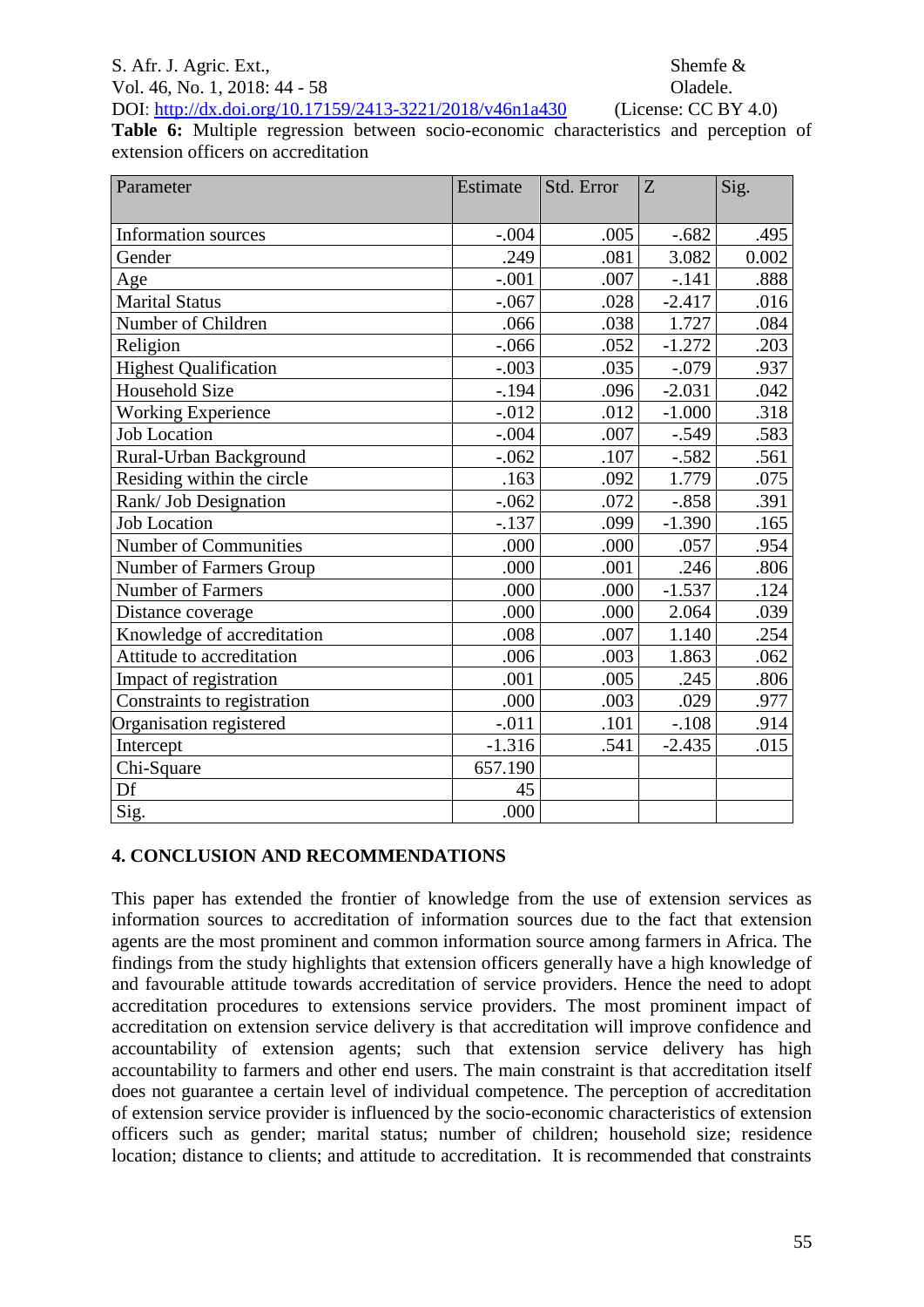S. Afr. J. Agric. Ext., Shemfe & Vol. 46, No. 1, 2018: 44 - 58 Oladele. DOI:<http://dx.doi.org/10.17159/2413-3221/2018/v46n1a430> (License: CC BY 4.0)

be alleviated to enhance the process of professionalisation and that the working conditions of extension officers be taken into the cognisance to facilitate professionalisation.

### **REFERENCES**

- ADEGBOYE, G. A., OYINBO, O., OWOLABI, J. O. & HASSAN, O. S. 2013. Analysis of the sources and effect of extension information on output of women maize farmers in Soba Local Government Area of Kaduna State, Nigeria. *Eur. Sci. J.,* 9(9):210-217.
- AFFUL, D. B. & LATEGAN, F. S. 2014. Small and Medium-Scale Producers' Use and Credibility of Information Sources: Implications for Public Extension's Financial Sustainability. *S. Afr. J. Agric. Ext.,* 42:27-38.
- ALLPORT, D. A. 1993. Attention and control: Have we been asking the wrong questions? A critical review of twenty-five years. In D. E. Meyer & S. Kornblum (Eds.). *Attention and performance XIV.* (pp. 183–218). Cambridge, MA: MIT Press.
- BABU, R. A., SINGH, Y. P. & SACHDEVA, R. K. 1996. Establishing Management Information System in Swanson, Bentz and Sofranko (eds) Improving Agricultural Extension. A Reference.
- BLESS, C & HIGSON-SMITH, C. 2000. Fundamentals of social research methods: an African perspective, 3rd edition, Juta education (Pty) Ltd, Cape Town, pp 37-42.
- CHASSIN M R, LOEB J. M. & SCHMALTZ S. P. 2010*.* Accountability measures using measurement to promote quality improvement. *N. Engl. J. Med*., 363:683-8.
- DAUDU, S., CHADO, S. S. & IGBASHAL, A. A. 2009. Agricultural information sources utilized by farmers in Benue State, Nigeria. Faculty of Agriculture, Nasarawa State University. *Prod. Agri. Tech. J*., 5(1):39-48.
- DHAYAL, B. L. & BOCHALYA, B. C. 2015. Credibility of different sources and channels of agriculture information as perceived by the ber growers. *Agric. Update*., 10(1):17- 22.
- DUCKETT, S. J. 1998. Changing hospitals: The role of hospital accreditation. *Soc. Sci. Med.,* 17(20):79.
- DÜVEL, G. 2007. Professionalism in Agricultural Extension: justification and challenges for extension in South Africa. *Proceedings of 41 SASAE Conference*. 8-10 May, Golden Horse Casino Hotel, Pietermaritzburg.
- FADIJI, T. O, ATALA, T. K. & JACOB, P. V. 2005. Sources and use of extension information among maize farmers in rural northern Nigeria. *J. Agric. Soc. Res.,* 5(1):11-17.
- FAO. 2013. The role of the farm management specialist in extension. Kahan D (ed). Food and Agriculture Organization of The United Nations Rome 2013.
- FAWOLE, O. P. & TIJANI, S. A. 2013. Awareness and participation of farmers in extension activities of agricultural media resources and extension centre in Ogun State. *Sabaragamuwa University Journal.,* 12(1):41-51.
- FAWOLE, O. P. 2008 Pineapple farmers' information sources and usage in Nigeria. *Bulg. J. Agric. S.,* 14(4):381-389.
- KAKADE, O. 2013. Credibility of Radio Programmes in the Dissemination of Agricultural Information: A Case Study of Air Dharwad, Karnataka. *J. Hum. Soc. Sci.,* 12(3):18- 22.
- KAPSE P. S. & CHOLE, R. R. 2008. Credibility of sources of information as perceived by banana growers. *Internat. J. Agric. Sci.,* 4(1):33-36.
- KERLINGER, F. N. & LEE, H. B. 2000. Foundations of Behavioral Research. Harcourt College Publishers, 2000. 890pp.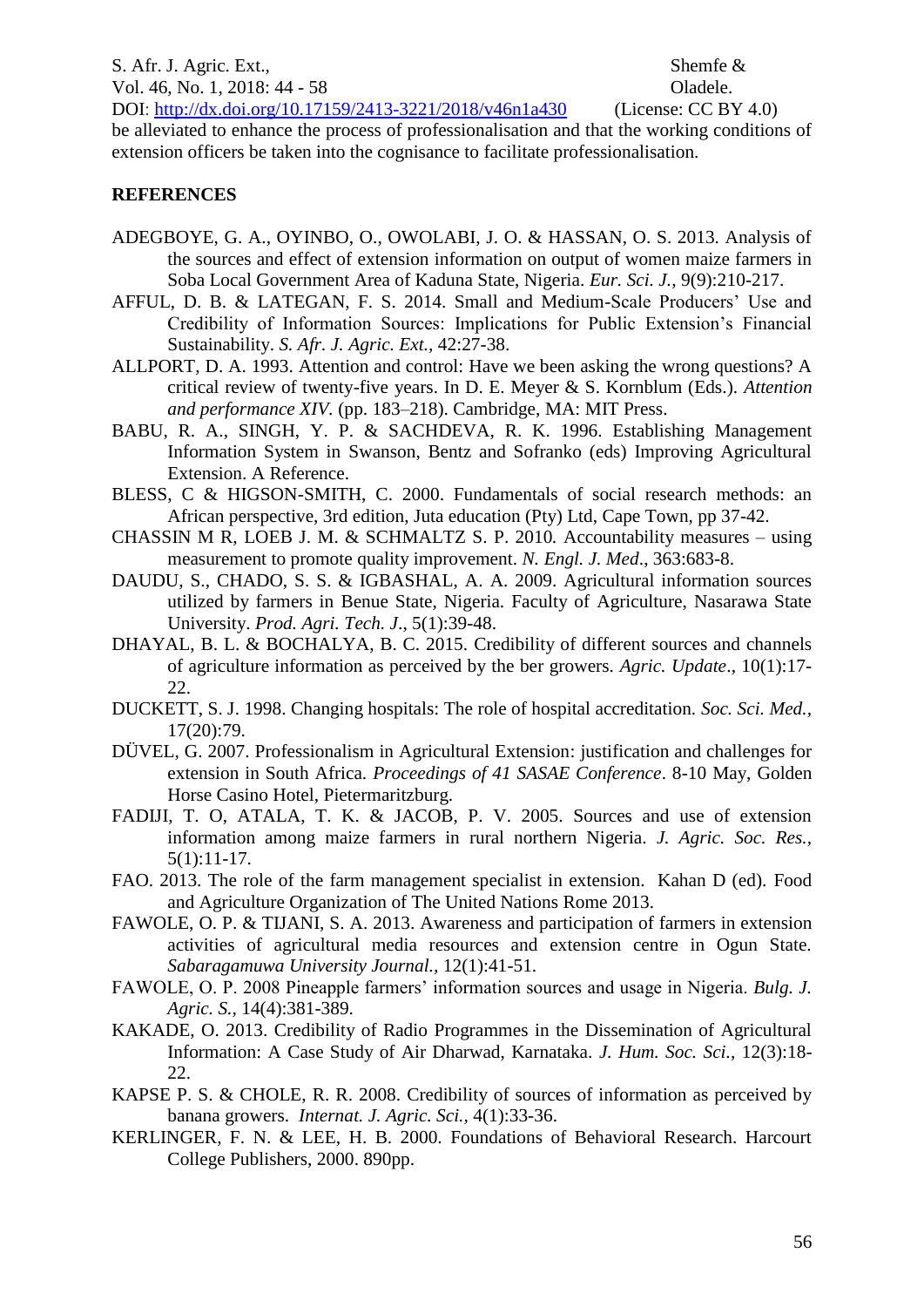DOI:<http://dx.doi.org/10.17159/2413-3221/2018/v46n1a430> (License: CC BY 4.0)

- KLAZINGA, N. 2000. Re-Engineering Trust: The Adoption and Adaption of Four Models for External Quality Assurance of Health Care services In Western European Health Care Systems. *Int. Qual. Health Care.,* 12:183-9.
- LEMOS M. C., YUN-JIA LO; KIRCHHOFF, C. & HAIGH T. 2014. Crop advisors as climate information brokers: Building the capacity of US farmers to adapt to climate change. *Clim. Risk Manag.,* 4(5):32–42.
- LINDSAY, P. & NORMAN, D. A. 1977. *Human information processing: An introduction to psychology.* Harcourt Brace Jovanovich, Inc.
- LUKHALO, T. 2013. *Overview of the Draft National Policy on Extension and advisory services National Consultation Meeting with Provinces*. Department of Agriculture, Forestry and Fisheries, Pretoria.
- LUKHALO, T. 2014. *Registration of Extension Professionals in South Africa*. Presentation made in Limpopo Provincial Extension and Advisory Conference, Polokwane. October 2014.
- MADDALA, G. S. 1983*. Limited-Dependent and Qualitative Variables in Econometrics. Cambridge, Mass. Cambridge University Press.*
- MEENA, B. S. 2010. Communication Sources Credibility and Utilization Pattern among Farmers Raj. *J. Extn. Edu*., 17&18:40-43.
- MEIR, C. J. 2000. Learning and Changing: Helping Farmers Move to Natural Pest Control in Natural Crop Protection Margraf Verlag,Weikersheim Switzerland pp265-279.
- MITTAL, S. & Mhar, M. 2016. Socio-economic Factors Affecting Adoption of Modern Information and Communication Technology by Farmers in India: Analysis Using Multivariate Probit Model. The Journal of Agricultural Education and Extension: Competence for Rural Innovation and Transformation., 22(2):199-212. DOI: 10.1080/1389224X.2014.997255.
- OGUNREMI, J. B., FATUROTI, E. O. & OLADELE, O. I. 2011. Rural fish farmers' awareness and participation in agricultural extension agents' activities in Oyo State, Nigeria. Journal of Environmental Issues and Agriculture in Developing Countries., 3(2):154-158.
- OKWU, O. J. & DAUDU, S. 2011. Extension communication channels' usage and preference by farmers in Benue State, Nigeria. *J. Agric. Ext. Rural Dev.,* 3(5):88-94.
- OLADELE O. I., GITIKA M. P., NGARI F., SHIMELES A., MAMO G., AREGAWI F., BRAIMOH A. K. & OLORUNFEMI O. D. 2018. Adoption of Agro-weather Information Sources for Climate Smart Agriculture among Farmers in Embu and Ada'a Districts of Kenya and Ethiopia. Information Development. 1-16 DOI: 10.1177/0266666918779639
- OSIKABOR B., OLADELE, O. I. & OGUNLADE, I. 2011. Worth Assessment of Information and their Access Points by Small Scale Cassava Farmers in Nigeria. *S. Afr. J. Agric. Ext.,* 39(2):69-78.
- POMPEY, M. P., CONTANDRIOPOULOS, A. P., FRANÇOIS, P. & BERTRAND, D. 2004. Accreditation as a tool for organizational change (2004). *Int J Health Care Qual Assur.,* 17(3):113–124.
- POMPEY, M. P., LEMIEUX-CHARLES, L., CHAMPAGNE, F., ANGUS, D., SHABAH, A. & CONTANDRIOPOULOS, A. P. 2010. Does accreditation stimulate change? A study of the impact of the accreditation process on Canadian healthcare organizations. *Implementation Science: IS*, *5*,31. [http://doi.org/10.1186/1748-5908-5-31.](http://doi.org/10.1186/1748-5908-5-31)
- PROKOPY, L. S., HAIGH, T., MASE, A. S., ANGEL, J., HART, C., KNUTSON, C., LEMOS, M. C., LO, Y. J., MCGUIRE, J. & MORTON, L. W. 2013. Agricultural advisors: a receptive audience for weather and climate information? *Weather Clim. Soc*., 5(2).